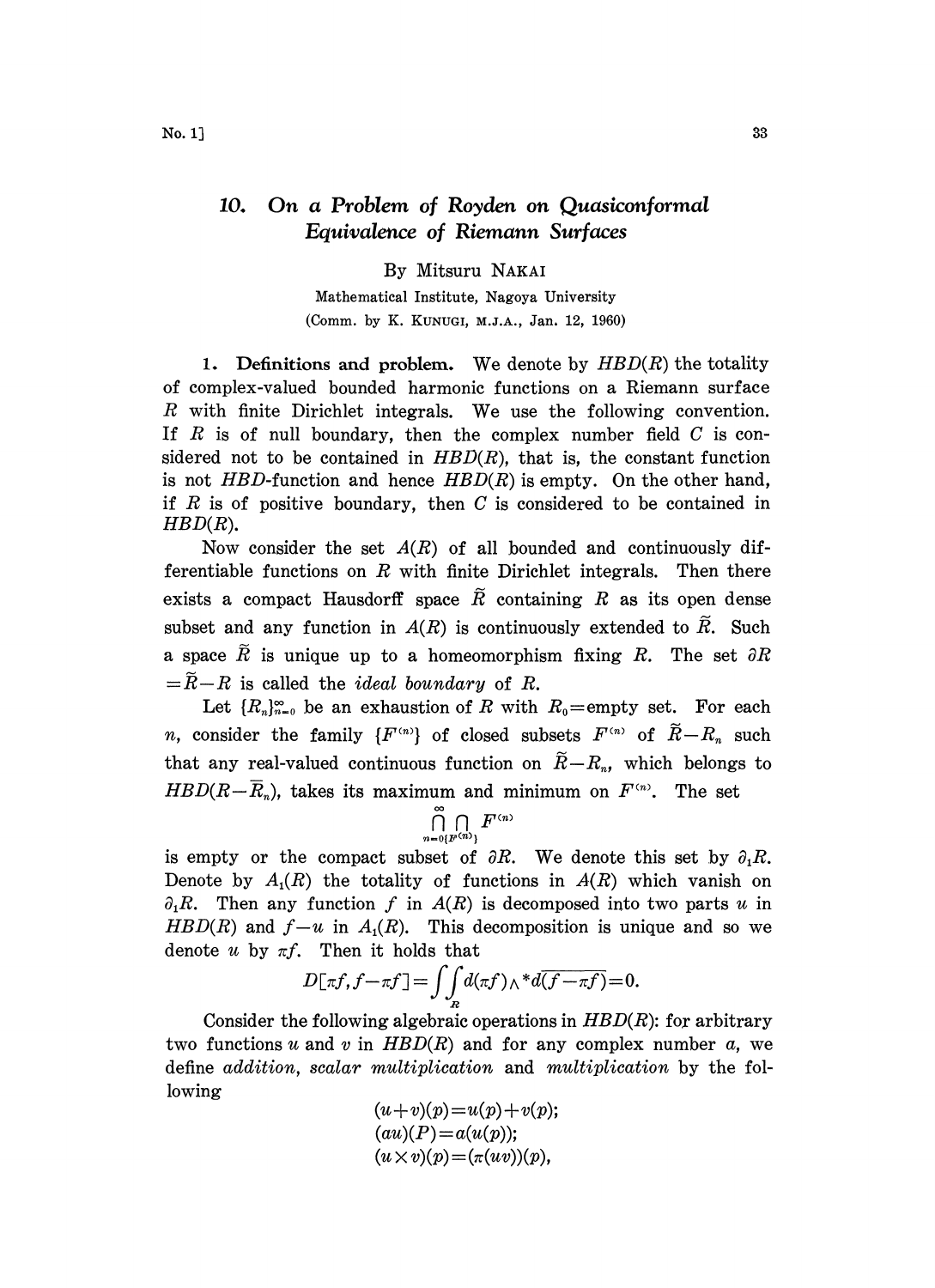where p is an arbitrary point in R and  $(uv)(p) = u(p)v(p)$ . With respect to these operations,  $HBD(R)$  is an algebra over C. The algebra  $HBD(R)$  can be normed by

$$
||u|| = ||u||_{\infty} + \sqrt{D[u]},
$$

where  $||u||_{\infty} = \sup (|u(p)|; p \in R)$ , and  $HBD(R)$  becomes a normed ring.

We consider another topology, which will be called BD-topology defined by a convergence of sequences, where a sequence  $\{f_n\}$  in  $HBD(R)$ is said to converge to 0 if the sequence  $\{||f_n||_{\infty}\}\$ is bounded and  $\{f_n\}$ converges to 0 uniformly on any compact subset of R and also  ${D[\Gamma_{\tau_n}]}$ converges to 0.

H. L. Royden proved in his paper [2] the following interesting

Theorem. If two Riemann surfaces R and R' are quasiconformally equivalent,<sup>11</sup> then  $HBD(R)$  and  $HBD(R')$  are algebraically isomorphic and this isomorphism is homeomorphic with respect to BDtopology.

And he raised a question whether the converse of the above holds or not. Precisely speaking, he raised the following question.

Problem. If two topologically equivalent Riemann sufaces R and R' have BD-homeomorphic<sup>3</sup> and algebraically isomorphic algebras  $HBD(R)$  and  $HBD(R')$ , then can we conclude that R and R' are quasiconformally equivalent?

The aim of this note is to give a negative answer to this problem, that is, there exist two topologically equivalent Riemann surfaces R and R' having BD-homeomorphic and algebraically isomorphic algebras  $HBD(R)$  and  $HBD(R')$  which are not quasiconformally equivalent.

2. BD-topology in HBD $(R)$ . Fix a point p in R. We introduce  $B<sub>n</sub>D-topology$  in  $HBD(R)$ . A sequence  $\{u<sub>n</sub>\}$  in  $HBD(R)$  converges to 0 in  $B<sub>n</sub>D$ -topology if the sequence  $\{||u_n||_{\infty}\}$  is bounded and the sequences  ${u_n(p)}$  and  ${D[u_n]}$  converge to 0. First we state

**Proposition 1.** Take an arbitrary point p in R. Then  $B_pD$ topology coincides with BD-topology in HBD(R).

*Proof.* It is evident that the convergence in  $BD$ -topology implies the convergence in  $B<sub>p</sub>D$ -topology. Thus we have only to prove that, if  $\{u_n\}$  converges to 0 in  $B_pD$ -topology, then it converges to 0 in BDtopology.

Let r be a point in R. We associate a local parameter  $z$  with each r such that  $z(r)=0$  and the parameter neighborhood of r is sent to  $(|z|<2)$  by z. We denote by  $\Delta(r)$  and  $\Delta_1(r)$  the sets  $(q; |z(q)|<1)$  and

<sup>1)</sup> This means that there exists a quasiconformal mapping of  $R$  onto  $R'$  in the sense of Pfluger-Ahlfors-Mori.

<sup>2)</sup> By the well-known Gelfand's theorem, this is also homeomorphic with respect to the norm  $||f||$ .

<sup>3)</sup> I.e. homeomorphic with respect to  $BD$ -topology.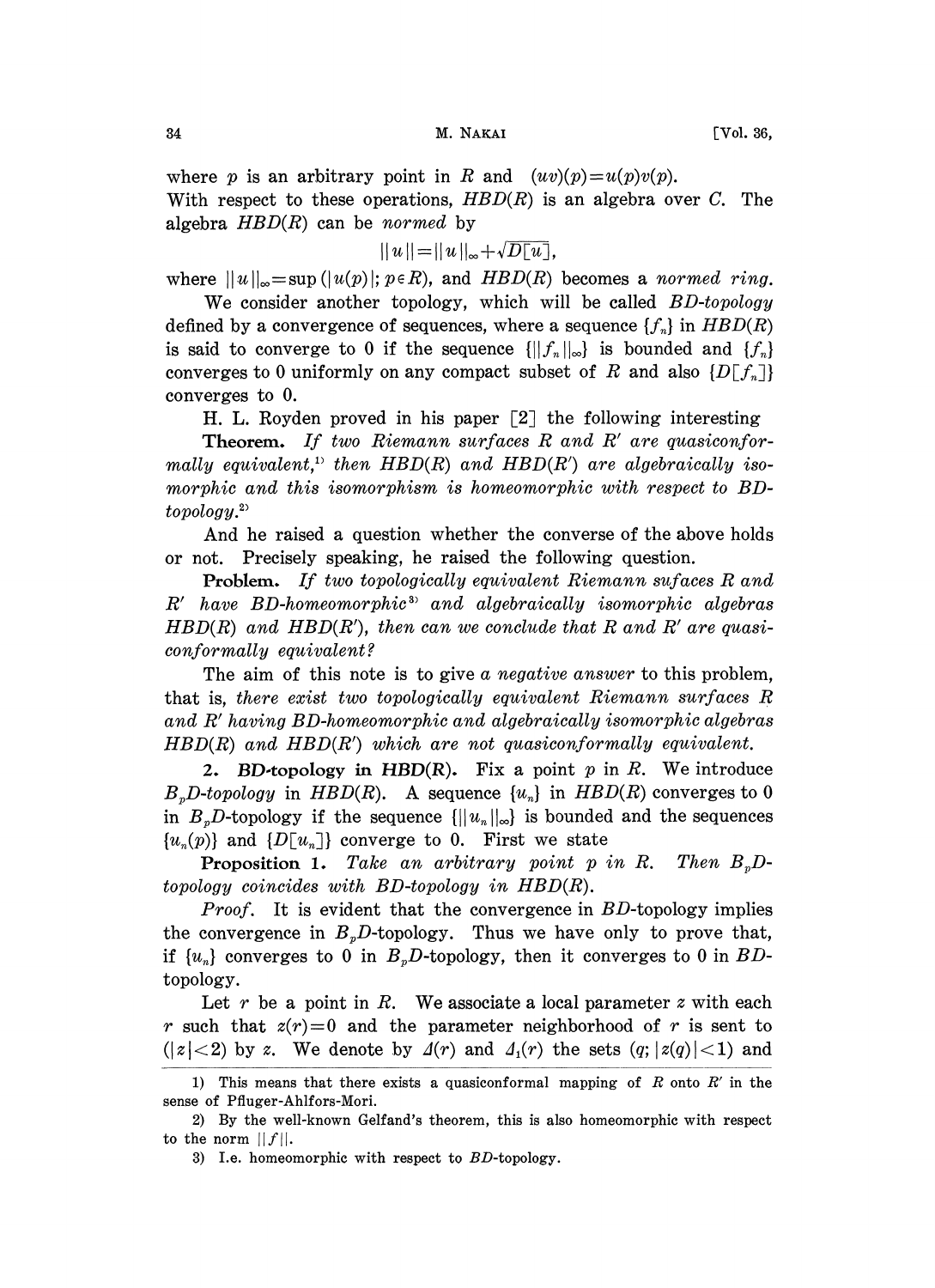$(q; |z(q)| < 2)$  respectively. Then we get

 $|u_n(q)| \leq |u_n(r)| + k\sqrt{D[u_n]}$ 

for each q in  $\Delta(r)$ , where k is a universal constant independent of  $\Delta(r)$ .

Let  $R_0$  be a set of points q in R such that  $\{u_n\}$  converges to 0 uniformly on every  $\Delta(q)$ .  $R_0$  is non-void since p belongs to  $R_0$  by the the above inequality. By the same reason,  $R_0$  is open and closed. Hence  $R=R_0$ , or  $\{u_n\}$  converges to 0 in BD-topology.

3. Unicity of the multiplicative structure. We denote by  $HB(R)$ the vector spaee of all complex-valued bounded harmonic funetions on R. Here we consider that C is contained in  $HB(R)$ . If we use the term "vector subspace"  $X$  of  $HB(R)$ , we consider only the vector subspace X of  $HB(R)$  such that X contains C and any u belongs to X if  $\overline{u}$  is in X, where  $\overline{u}(p)=\overline{u}(p)$  at every point p in R.

By a "multiplicative structure" in  $X$ , we mean that a commutative multiplication  $u \odot v$ , satisfying

$$
|u\odot u||_{\infty} = ||u||_{\infty}^{2},
$$

is defined in  $X$  and  $X$  becomes a normed algebra. Now we can prove Lemma. There exists at most one multiplicative structure in any vector subspace  $X$  of  $HB(R)$ .

Proof. Suppose that there exist two multiplicative structures which are defined by the multiplications  $u\odot_1 v$  and  $u\odot_2 v$ , respectively. We denote these multiplicative structures by  $X_1$  and  $X_2$ . Note that  $X=X_1=X_2$  as the set. Without loss of generality, we may assume that X (and hence  $X_1$  and  $X_2$ ) is closed under the norm  $||f||_{\infty}$ . Hence we may consider  $X_i$  to be the totality  $C(X_i^*)$  of complex-valued continuous functions on a compact Hausdorff space  $X^*$  by the Gelfand's representation theorem of a normed ring. We denote by  $u_i$  the element u belonging to X considered in  $X_i$ . Then  $u_1 \rightarrow u_2$  gives an isometric linear isomorphism of  $X_1$  onto  $X_2$ . Hence, by the theorem of Stone [3],  $u_1 \rightarrow u_2$  is accomplished by an algebraic isomorphism of  $X_1$  onto  $X_2$ followed by a multiplication of a fixed function in  $X_2$  with the modulus 1 at every point of  $X_2$ . But the constant function 1 in  $X_1$  is sent to 1 in  $X_2, u_1 \rightarrow u_2$  itself is an algebraic isomorphism. Thus  $u \odot_1 v = u \odot_2 v$ for every pair of  $u$  and  $v$  in  $X$ . This completes the proof.

Now suppose that  $R \notin O<sub>a</sub>$ . Then  $HBD(R)$  is a vector subspace of  $HB(R)$  in our sense. Hence we can conclude that

 $u \times v$  is a unique multiplicative structure in HBD(R). From this, we get the following

**Proposition 2.** If a linear isomorphism  $\sigma$  of  $HBD(R)$  onto HBD(R') possesses the property that  $c^{\prime}=c$  for all c in C and  $||u^{\prime}||_{\infty}$  $= ||u||_{\infty}$ , then  $\sigma$  is an algebraic isomorphism of HBD(R) onto HBD(R').

4. Counter-example. Consider a Riemann surface R. If there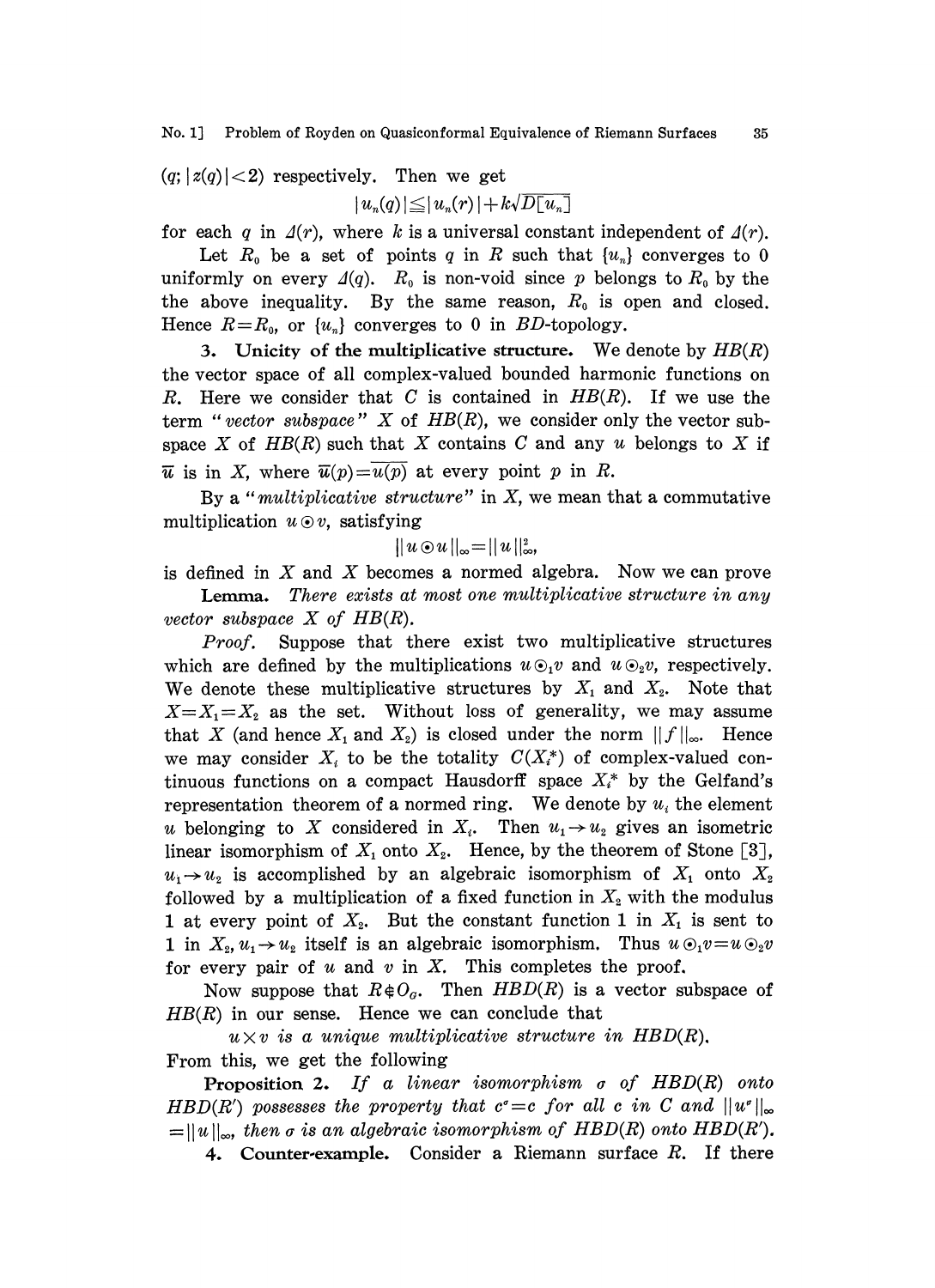exists a surface  $R'$  containing R as its subsurface and any HBD-function u defined on R can be extended to R' so as to belong to the class HBD no R'. Then we say that R' is an HBD-continuation of R. If there exists no  $HBD$ -continuation of R except itself, we say that R is HBD-maximal.

For an arbitrary surface R not belonging to the class  $O<sub>g</sub>$ , there always exists by Zorn's lemma an  $HBD$ -continuation of  $R$  which is HBD-maximal. We denote it by  $R^*$ . Let  $u^* \in HBD(R^*)$  be the continuation of  $u \in HBD(R)$  to  $R^*$ . Then  $i: u \to u^*$  gives a linear isomorphism of  $HBD(R)$  onto  $HBD(R^*)$  which preserves C. Moreover, it holds that  $||u||_{\infty} = ||u^*||_{\infty}$  and  $D_R[u] = D_{R^*}[u^*]$ . From these and from Propositions <sup>1</sup> and 2, we get

**Proposition 3.** HBD(R) and HBD(R\*) are BD-homeomorphically and algebraically isomorphic.

Example. Let R be  $(|z|<1)$ . We put  $R_1=R-\{1/n\}_{n=2}^{\infty}$  (0) and  $R_2=R-[1-1/n]_{n=2}^{\infty}\setminus\{0\}$  respectively. These surfaces  $R_1$  and  $R_2$  are topologically equivalent. Now we put  $R_i^* = R$  (i=1, 2). Then the relation between  $R_i$  and  $R_i^*$  (i=1, 2) is the same as mentioned above. Hence we see that  $HBD(R_1)$  and  $HBD(R_2)$  are BD-homeomorphically and algebraically isomorphic. Assume that  $R_1$  and  $R_2$  are quasiconformally equivalent. Let t be a quasiconformal mapping of  $R_1$  onto  $R_2$ . Since one point is deletable with respect to  $t$ ,  $t$  is extended to a quasiconformal mapping of R onto itself such that  $t(R-R_1)=R-R_2$ . The set  $R-R_1$  has a non-isolated point in R and  $R-R_2$  has no non-isolated point in R. This is a contradiction. Thus this pair  $(R_1, R_2)$  of Riemann surfaces gives a negative solution to the problem of Royden stated in section 1.

Remarks. 1. In spite of the fact that the surfaces  $R_1$  and  $R_2$ mentioned above have BD-homeomorphic and algebraically isomorphic  $HBD$ -algebras,  $R_1$  and  $R_2$  are not quasiconformally equivalent. This comes from the fact that  $R_1$  and  $R_2$  are not HBD-maximal. Hence the problem of Royden must be confined with HBD-maximal surfaces.

2. Let  $R$  and  $R'$  be topologically equivalent. It is also an interesting question to settle whether  $HBD(R)$  and  $HBD(R')$  are isomorphic as algebra or not under the condition that  $HBD(R)$  and  $HBD(R')$  are isomorphic as vector space or furthermore homeomorphic with respect to the Dirichlet semi-norm (and so with respect to the HBD-norm).

3. It is known that two Riemann surfaces  $R$  and  $R'$  are quasiconformally equivalent if and only if  $A(R)$  and  $A(R')$  are algebraically isomorphic (cf.  $[1]$ ). By the similar method as used in  $[1]$ , we can prove that R and R' are quasiconformally equivalent if and only if  $A_1(R)$  and  $A_1(R')$  are algebraically isomorphic.